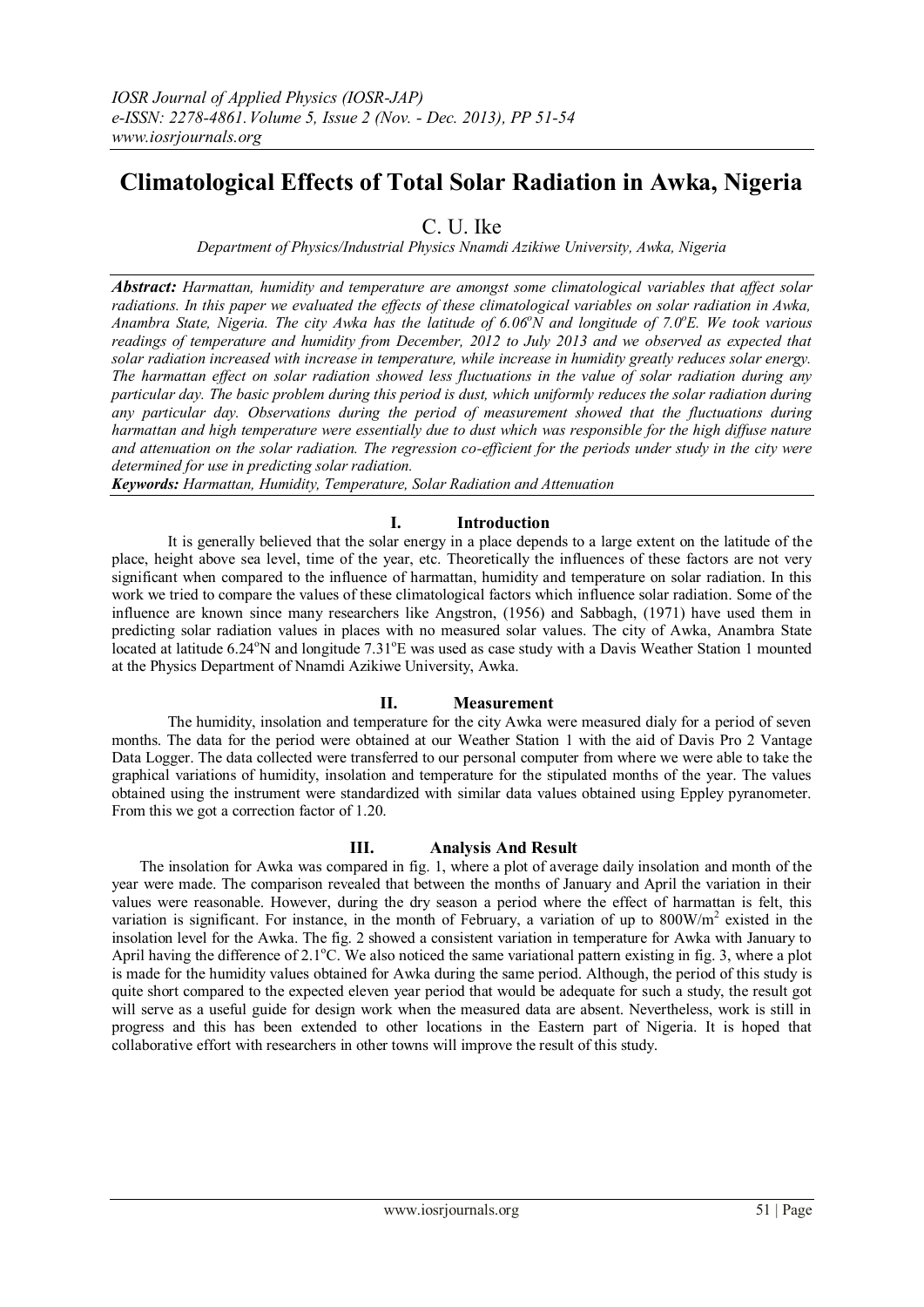

*Fig. 1a: Insolation for first week of the month of February 2013, for Awka, Nigeria*



*Fig. 1b: Insolation for first week of the month of March 2013, for Awka, Nigeria*



*Fig. 1c: Insolation for first week of the month of June 2013, for Awka, Nigeria*



*Fig. 2a: Temperature for first week of the month of February 2013, for Awka*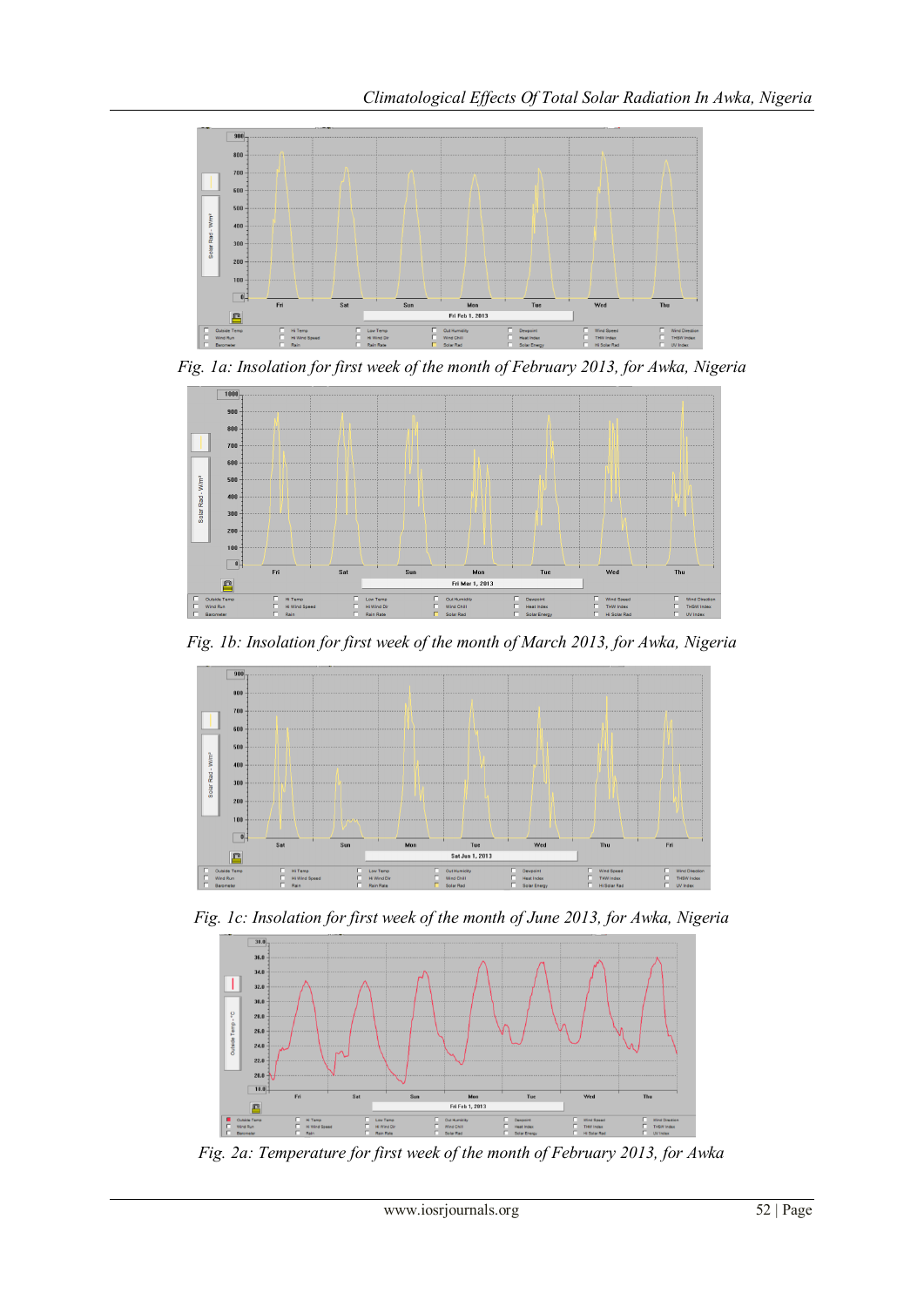

*Fig. 2b: Temperature for first week of the month of March 2013, for Awka*



*Fig. 2c: Temperature for first week of the month of June 2013, for Awka*

The relation that has emerged for the prediction of insolation in Awka is

 $H = 2.15S + 6.24$ 

Where H is the total global radiation in  $M J m<sup>2</sup>$  per day and S is the bright sunshine hour.

The prediction constants a and b are 6.4 and 2.15 for Awka. These constants reveal some information on the nature of the solar radiation at the town. From the daily values of the measured insolation it was found that the values were low during the period of harmattan and that these values fluctuated rapidly. However after the month of March the values rose steeply until June when it fell.



*Fig. 3a: Humidity for the first week of the month of February, 2013 for Awka*